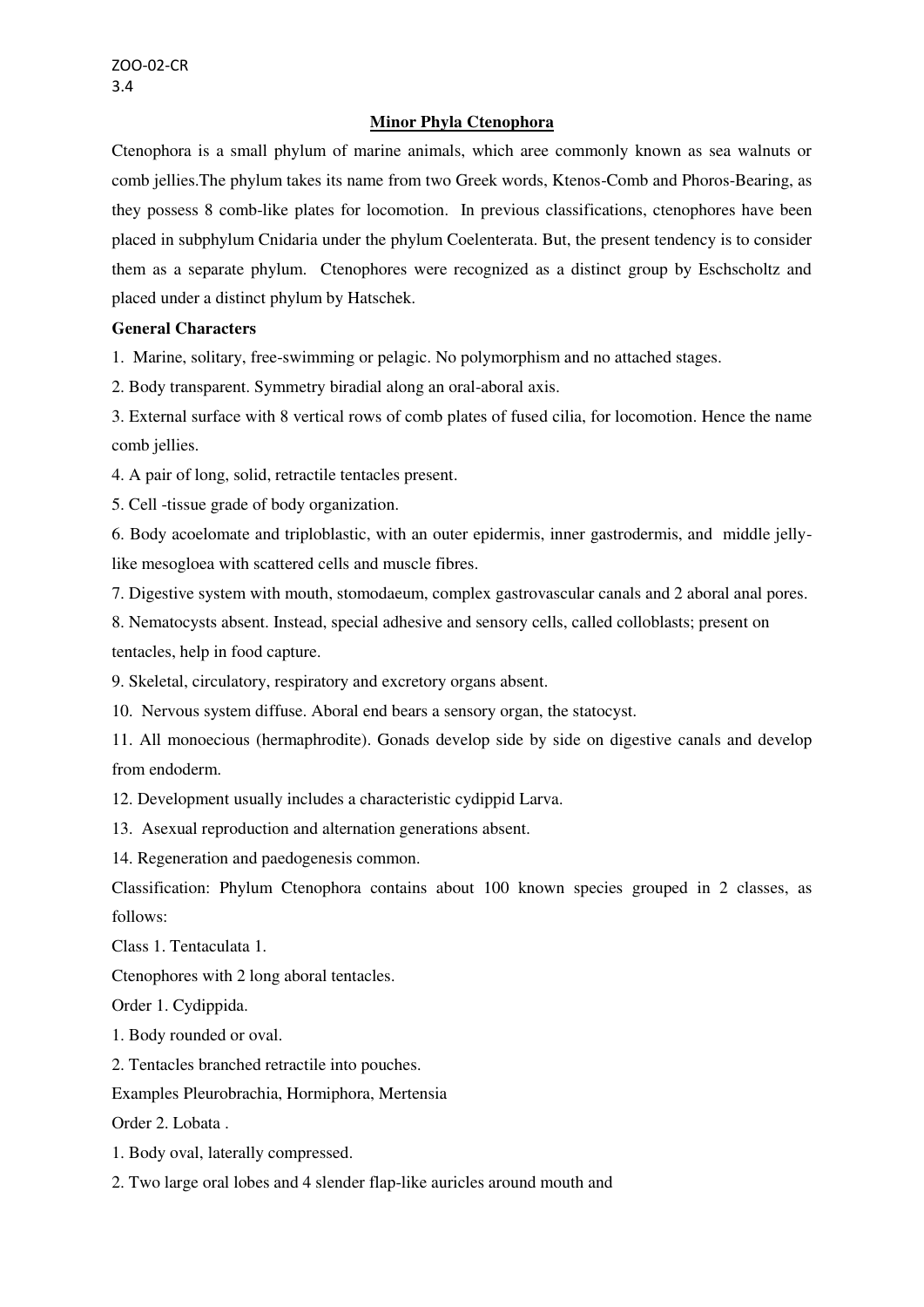ZOO-02-CR 3.4

3. Pouched tentacles in larva, reduced and without pouch in adult.

Examples: Mnemiopsis, Bolinopsis .

Order 3. Cestida

- 1. Body elongated, flat, ribbon-like 5.
- 2. Two main tentacles in sheaths but reduced. Many small lateral tentacles along oral edge.
- 3. Four comb plates prominent, four rudimentary.

Examples: Velamen, Cestum

Order 4. Platyctenea

- 1. Body much flat, oral-aborally compressed.
- 2. Tentacles well-developed, with sheath.
- 3. Comb plates reduced or absent in adult.
- 4. Adapted for creeping.

Examples Ctenoplana, Coeloplana.

Class 2. Nuda

Ctenophores without tentacles.

Order 5. Beroida

- 1. No tentacles and oral lobes.
- 2. Body conical and laterally compressed.
- 3. Mouth large. Stomach voluminous.

Example: Beroe.

Aftinities

Different workers have dissimilar views regarding origin and relationships of ctenophores. No fossil record is available due to their soft bodies. In the absence of fossils, their origin remains obscure.

**Affinities with coelenterata.** In the beginning, Eschscholtz (1829-1833) regarded Ctenophora as a class under phylum Coelenterata.

### **a). Resemblances with Coelentrata:**

1There are many morphological similarities between Ctenophora and Coelenterata:;

- 1. Biradial symmetry.
- 2. Body parts arranged along an oral-aboral axis.
- 3. Presence of geltinous mesogloea.
- 4. Lack of organ-systems (tissue grade).
- 5. No coelom. Single gastrovascular cavity.
- 6. Diffuse nerve net or plexus.
- 7. Presence of statocysts.
- 8. Endodermal origin of gonads.

### **(b) Differences from Coelentrata.**

1. Tentacles oppositely placed. Symmetry bilateral.